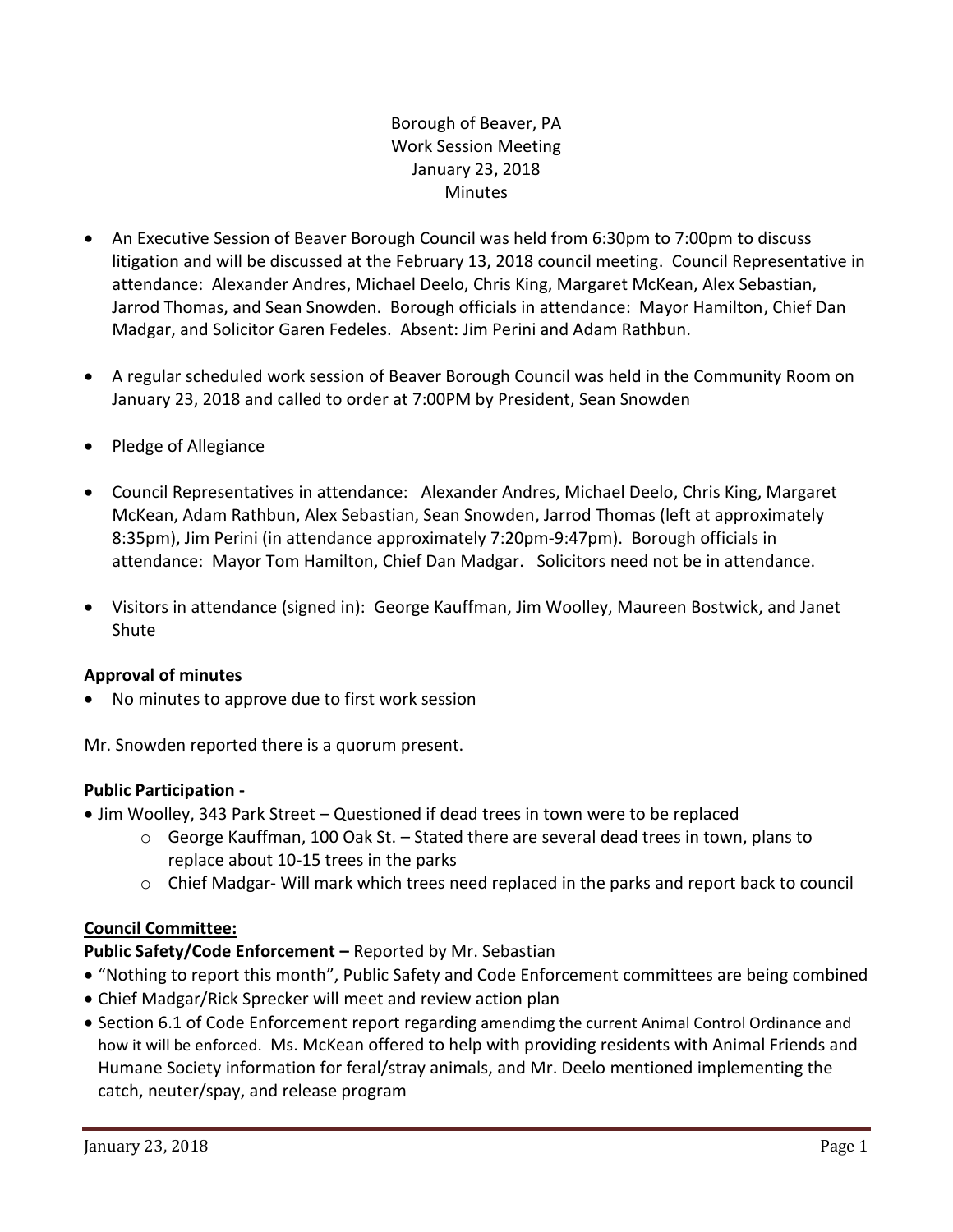**Finance –** Mr. Perini absent for beginning

- Mr. Perini questioned status of tax collection of our Tax Collectors, Maureen Bostwick and Janet Shute. Janet Shute stated generally residents do not pay in the 4<sup>th</sup> quarter.
- Janet Shute requested Beaver Borough contribute \$250 towards the rent of the Tax Office
	- $\circ$  Mr. Deelo Advised by solicitors in the past, not appropriate the borough assist with rent
	- $\circ$  No room in Borough building due to not being handicap accessible and to make it handicap accessible will cost over 3 million dollars. Possibility to make office space in garage behind Borough building for tax collector which would have separate entrance.
- Year-end synopsis, anticipating if revenues being what they should have been, would not have come up with a loss. Expenses per budget is only slightly less than ½ of 1%.
- Jim Wooley Questioned status of the Rental Registration Program
	- o Chief Madgar Solicitors will work on an ordinance to report to council
	- o Berkheimer sent letters to rental property owners requesting business privilege tax

### **Highways –** Reported by Mr. Thomas

- Harlem Alley one-way
	- o Drainage was done and will grade it due to not going to be paved
	- o Will discuss the installation of the one-way sign with Mr. Martone
- Columbia Gas project
	- $\circ$  Started a few weeks ago, mainly on Turnpike between College and Beaver street, finish up Turnpike this week.
	- $\circ$  Updates have been provided on the website to the public by Debbie Hindman
	- $\circ$  3 phases to the project and possibly push the Bank Street part of project to next year
	- o Letter sent to residents affected on Turnpike Street, Park Street, and Laura Street residents were notified of the split cost for the full repave, sidewalks, and curbs. Public session will be held on January 29, 2018 at 7:00pm for those residents
- 2018 Paving project
	- $\circ$  3 streets to repave, budget this year went from \$250,000 to \$215,000, other projects to complete with left over money
	- $\circ$  Chief Madgar/Mr. Thomas Focus on the access road, Dan Martone advised previously that it could be close to \$50,000 to \$100,000
	- o Borough insurance carrier warnings of access road updating needed
	- $\circ$  Questions about new construction in Bridgewater at riverfront if they will rely on the access road; it will only be for an Emergency, not through way
	- $\circ$  5<sup>th</sup> Street has a "dip" in the road that needs repaired/patched
	- o Alleys
		- Ms. McKean Resident complaining about alleys being private versus public and how to decipher
		- Chief Madgar Residents to contact Borough for concerns with alleys if maintenance needed
		- Ms. McKean Suggested a maintenance program for residents, possible cost to residents